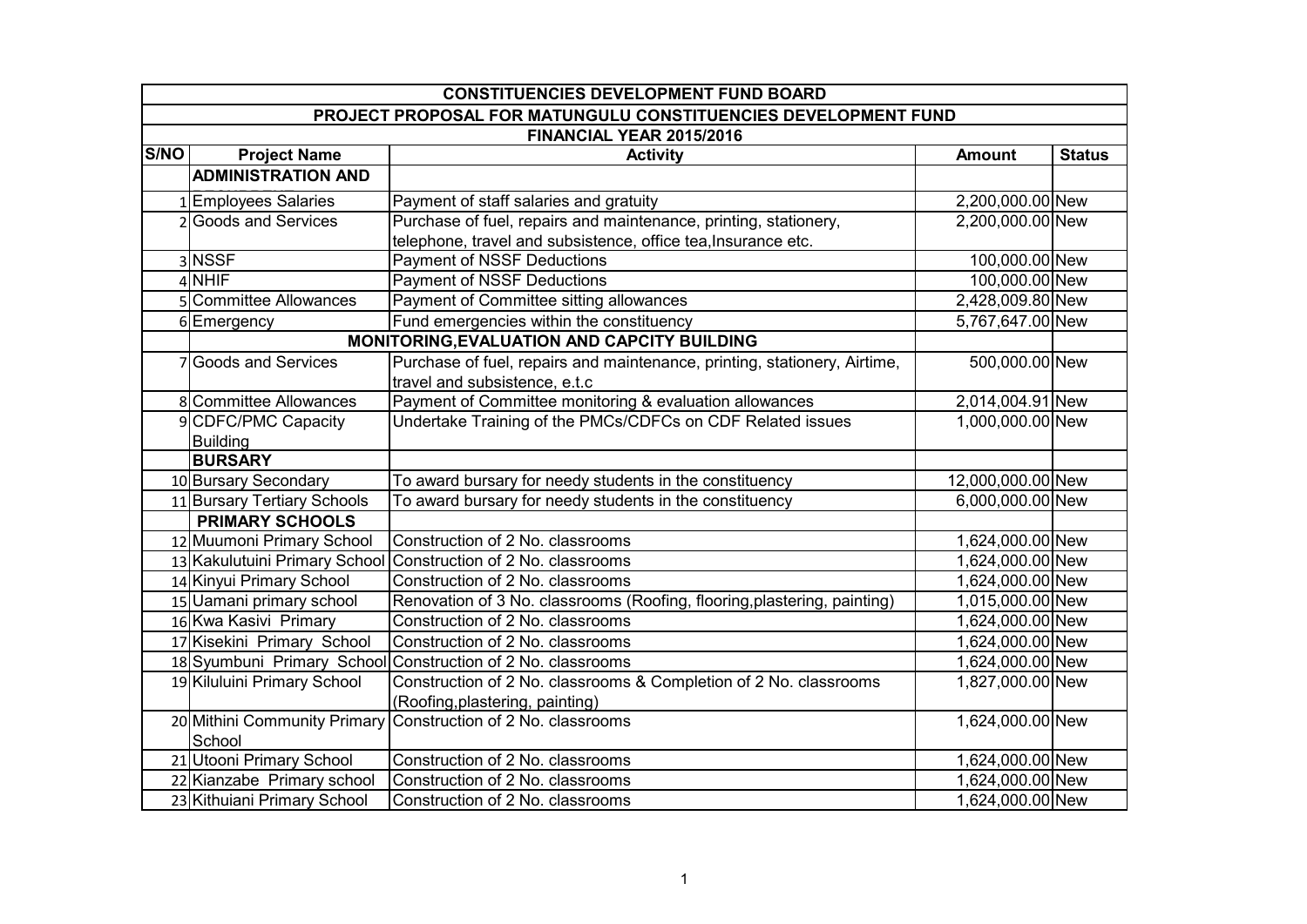|                                                                | <b>CONSTITUENCIES DEVELOPMENT FUND BOARD</b> |                                                                                           |                      |               |  |
|----------------------------------------------------------------|----------------------------------------------|-------------------------------------------------------------------------------------------|----------------------|---------------|--|
| PROJECT PROPOSAL FOR MATUNGULU CONSTITUENCIES DEVELOPMENT FUND |                                              |                                                                                           |                      |               |  |
| FINANCIAL YEAR 2015/2016                                       |                                              |                                                                                           |                      |               |  |
| <b>S/NO</b>                                                    | <b>Project Name</b>                          | <b>Activity</b>                                                                           | <b>Amount</b>        | <b>Status</b> |  |
|                                                                | 24 Kituluni Primary School                   | Construction of 2 No. classrooms                                                          | 1,624,000.00 New     |               |  |
|                                                                | 25 Kyamulendu Primary                        | Renovations of 8 No. classrooms (Roofing, flooring, plastering, painting)                 | 2,030,000.00 New     |               |  |
|                                                                | 26 Katine S.A Primary School                 | Construction of 2 No. classrooms                                                          | 1,624,000.00 New     |               |  |
|                                                                | 27 Tala Township Primary                     | Construction of 2 No. classrooms                                                          | 1,624,000.00 New     |               |  |
|                                                                | School                                       |                                                                                           |                      |               |  |
|                                                                | 28 Syanthi Primary School                    | Construction of 2 No. classrooms                                                          | 1,624,000.00 New     |               |  |
|                                                                | 29 Kalandini Primary school                  | Construction of 2 No. classrooms                                                          | 1,624,000.00 New     |               |  |
|                                                                | 30 Katwanyaa Primary school                  | Completion of renovations of 5 No classrooms (Roofing,<br>flooring, plastering, painting) | 914,291.70 Ongoing   |               |  |
|                                                                | 31 King'oti primary school                   | Construction of 2 No. classrooms & Completion of renovation of 3 No.                      | 2,190,979.00 New     |               |  |
|                                                                |                                              | Classrooms (Roofing, flooring, plastering, painting)                                      |                      |               |  |
|                                                                | 32 Koma Ranch Primary                        | Construction of 2 No. classrooms                                                          | 1,624,000.00 New     |               |  |
|                                                                | school                                       |                                                                                           |                      |               |  |
|                                                                | 33 Kiliku Primary School                     | Completion of renovation of 3 No. classrooms (Roofing,                                    | 249,994.50 Ongoing   |               |  |
|                                                                |                                              | flooring, plastering, painting)                                                           |                      |               |  |
|                                                                | 34 Tala boys Primary school                  | Completion of 2 No classrooms (Flooring, plastering, painting)                            | 406,000.00 Ongoing   |               |  |
|                                                                | 35 Kithuani Primary school                   | Construction of 2 No. classrooms                                                          | 1,624,000.00 New     |               |  |
|                                                                | 36 Matuu Wendano Primary<br>school           | Construction of 2 No. classrooms                                                          | 1,624,000.00 New     |               |  |
|                                                                | 37 Nguluni Primary school                    | Construction of 2 No. classrooms                                                          | 1,624,000.00 New     |               |  |
|                                                                | 38 Uamani Primary school                     | Renovations of 8 No classrooms (Roofing, flooring, plastering, painting)                  | 2,233,000.00 New     |               |  |
|                                                                | 39 Kiatineni Primary school                  | Construction of 2 No. classrooms                                                          | 1,624,000.00 New     |               |  |
|                                                                | <b>SECONDARY SCH'S</b>                       |                                                                                           |                      |               |  |
|                                                                | 40 Syanthi secondary school                  | Completion of administration block (Roofing, flooring, plastering,                        | 507,500.00 Ongoing   |               |  |
|                                                                | 41 Mukalwa Secondary                         | Construction of administration block                                                      | 812,000.00 New       |               |  |
|                                                                | 42 SA Kiamba Muumoni                         | Construction of a Science Laboratory (Roofing, flooring)                                  | 1,015,000.00 Ongoing |               |  |
|                                                                | Secondary School                             |                                                                                           |                      |               |  |
|                                                                | 43 St. Joseph Katheka                        | Completion of renovation of 3 No classrooms (Roofing,                                     | 338,619.23 Ongoing   |               |  |
|                                                                | Secondary School                             | flooring, plastering, painting)                                                           |                      |               |  |
|                                                                |                                              | 44 S.A Kinyui Girls Secondary Construction of Library (Walling, Roofing)                  | 1,015,000.00 Ongoing |               |  |
|                                                                | school                                       |                                                                                           |                      |               |  |
|                                                                |                                              | 45 Matungulu Girls Secondary Construction of dining hall (Flooring, plastering, painting) | 1,015,000.00 Ongoing |               |  |
|                                                                | school                                       |                                                                                           |                      |               |  |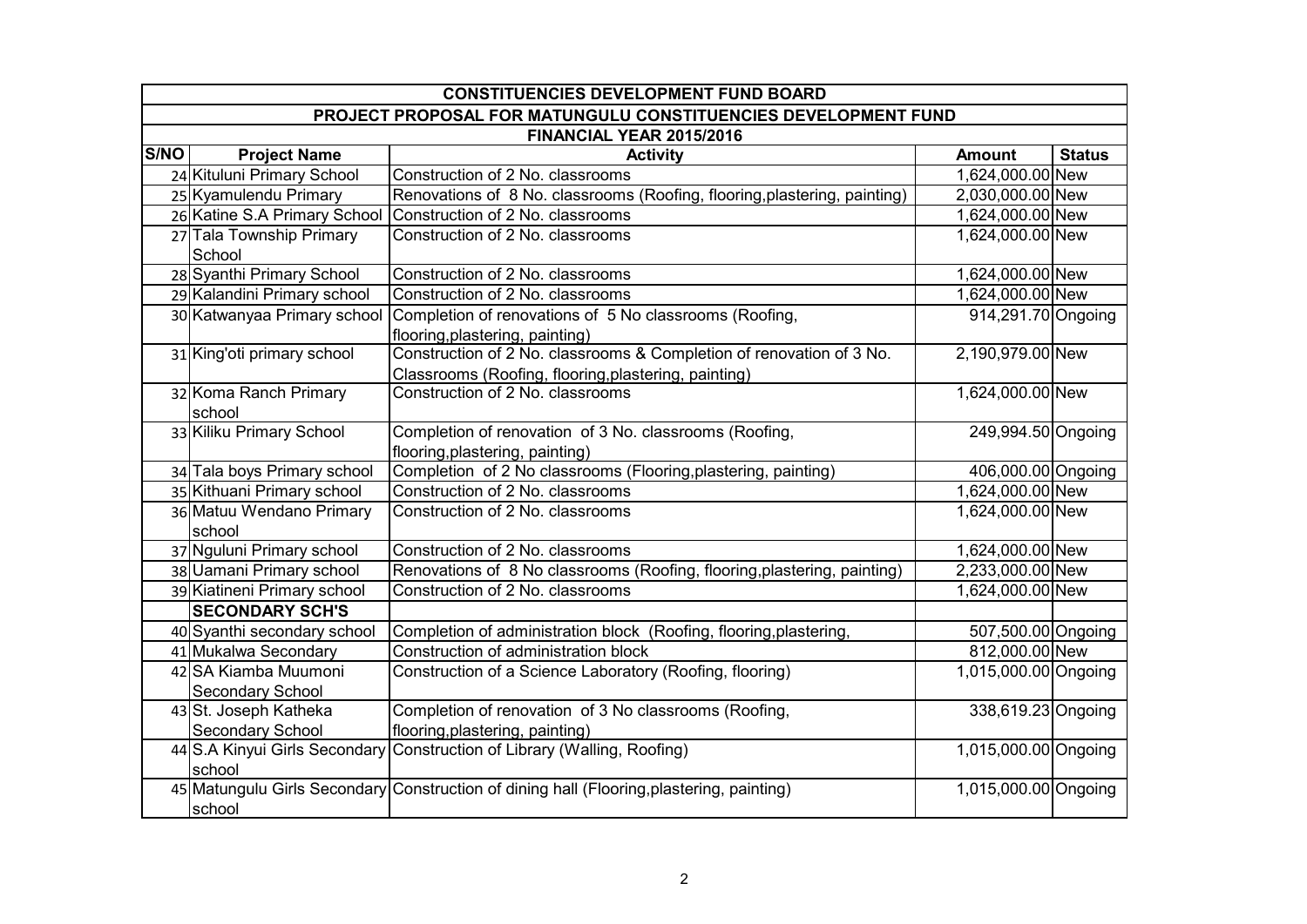|      | <b>CONSTITUENCIES DEVELOPMENT FUND BOARD</b>                   |                                                                                   |                      |               |  |
|------|----------------------------------------------------------------|-----------------------------------------------------------------------------------|----------------------|---------------|--|
|      | PROJECT PROPOSAL FOR MATUNGULU CONSTITUENCIES DEVELOPMENT FUND |                                                                                   |                      |               |  |
|      |                                                                | FINANCIAL YEAR 2015/2016                                                          |                      |               |  |
| S/NO | <b>Project Name</b>                                            | <b>Activity</b>                                                                   | <b>Amount</b>        | <b>Status</b> |  |
|      | 46 Kikuyuni Secondary                                          | Construction of administration block                                              | 1,522,500.00 New     |               |  |
|      | 47 Matheini Secondary                                          | Construction of 2 No. classrooms                                                  | 1,624,000.00 New     |               |  |
|      | 48 Kambusu Secondary                                           | <b>Construction of Laboratory</b>                                                 | 1,015,000.00 New     |               |  |
|      | School                                                         |                                                                                   |                      |               |  |
|      | 49 Tala Girls Secondary                                        | <b>Construction of Library</b>                                                    | 1,015,000.00 New     |               |  |
|      | School                                                         |                                                                                   |                      |               |  |
|      | 50 Mbuni Secondary School                                      | Construction of 2 No. classrooms                                                  | 1,624,000.00 New     |               |  |
|      | 51 Itheuni Secondary School                                    | Construction of 2 No. classrooms                                                  | 1,624,000.00 New     |               |  |
|      | 52 Katine S.A Secondary                                        | Construction of 2 No. classrooms                                                  | 1,624,000.00 New     |               |  |
|      | School                                                         |                                                                                   |                      |               |  |
|      | 53 Kikaatini Secondary                                         | Purchase of Land (1.5 Acres)                                                      | 1,015,000.00 New     |               |  |
|      | 54 Kithuani Secondary School Construction of Laboratory        |                                                                                   | 1,585,199.04 Ongoing |               |  |
|      | 55 Kyaume Secondary School Construction of Laboratory          |                                                                                   | 1,015,000.00 New     |               |  |
|      | 56 S.A Kinyui Boys                                             | Construction of Library (Flooring, plastering, Walling)                           | 1,015,000.00 Ongoing |               |  |
|      | Secondary school                                               |                                                                                   |                      |               |  |
|      | <b>HEALTH</b>                                                  |                                                                                   |                      |               |  |
|      | 57 Kithuani Dispensary                                         | Construction of Dispensary (outpatient wards                                      | 1,383,820.55 Ongoing |               |  |
|      | 58 Katangini health centre                                     | construction of a Dispensary                                                      | 1,903,320.55 Ongoing |               |  |
|      | 59 Kwa Mwaura dispensary                                       | <b>Construction of a Dispensary</b>                                               | 1,910,820.55 Ongoing |               |  |
|      | 60 Kyaume Health Centre                                        | Construction of a Health Centre                                                   | 2,030,000.00 Ongoing |               |  |
|      | 61 Kimiti Health Centre                                        | Completion of staff house (Roofing, flooring, plastering, painting)               | 765,625.67 Ongoing   |               |  |
|      | 62 Nduu Dispensary                                             | Completion of staff house (Roofing, flooring, plastering, painting)               | 765,625.67 Ongoing   |               |  |
|      | 63 Nguluni Health Centre                                       | Completion of staff house/Dispensary (Roofing, flooring, plastering,<br>painting) | 1,639,963.16 Ongoing |               |  |
|      | 64 Segani Dispensary                                           | Completion of staff house (Roofing, flooring, plastering, painting) &             | 1,565,625.67 Ongoing |               |  |
|      |                                                                | Purchase of Land 2 Acres                                                          |                      |               |  |
|      | 65 Mbuni Dispensary                                            | Completion of dispensary (Flooring, plastering, painting)                         | 842,450.00 Ongoing   |               |  |
|      | <b>WATER</b>                                                   |                                                                                   |                      |               |  |
|      | 66 Ngunga borehole                                             | Pump, Piping-Distribution                                                         | 1,421,000.00 New     |               |  |
|      | 67 Utooni Water Project                                        | Piping-Water distribution                                                         | 2,030,000.00 Ongoing |               |  |
|      | 68 Segani Water Project                                        | Piping-Water distribution                                                         | 1,015,000.00 Ongoing |               |  |
|      | 69 Matungulu Water Projects                                    | Electricity supply to community boreholes in Matungulu Constituency               | 800,000.00 New       |               |  |
|      | Electrification                                                | through REA                                                                       |                      |               |  |